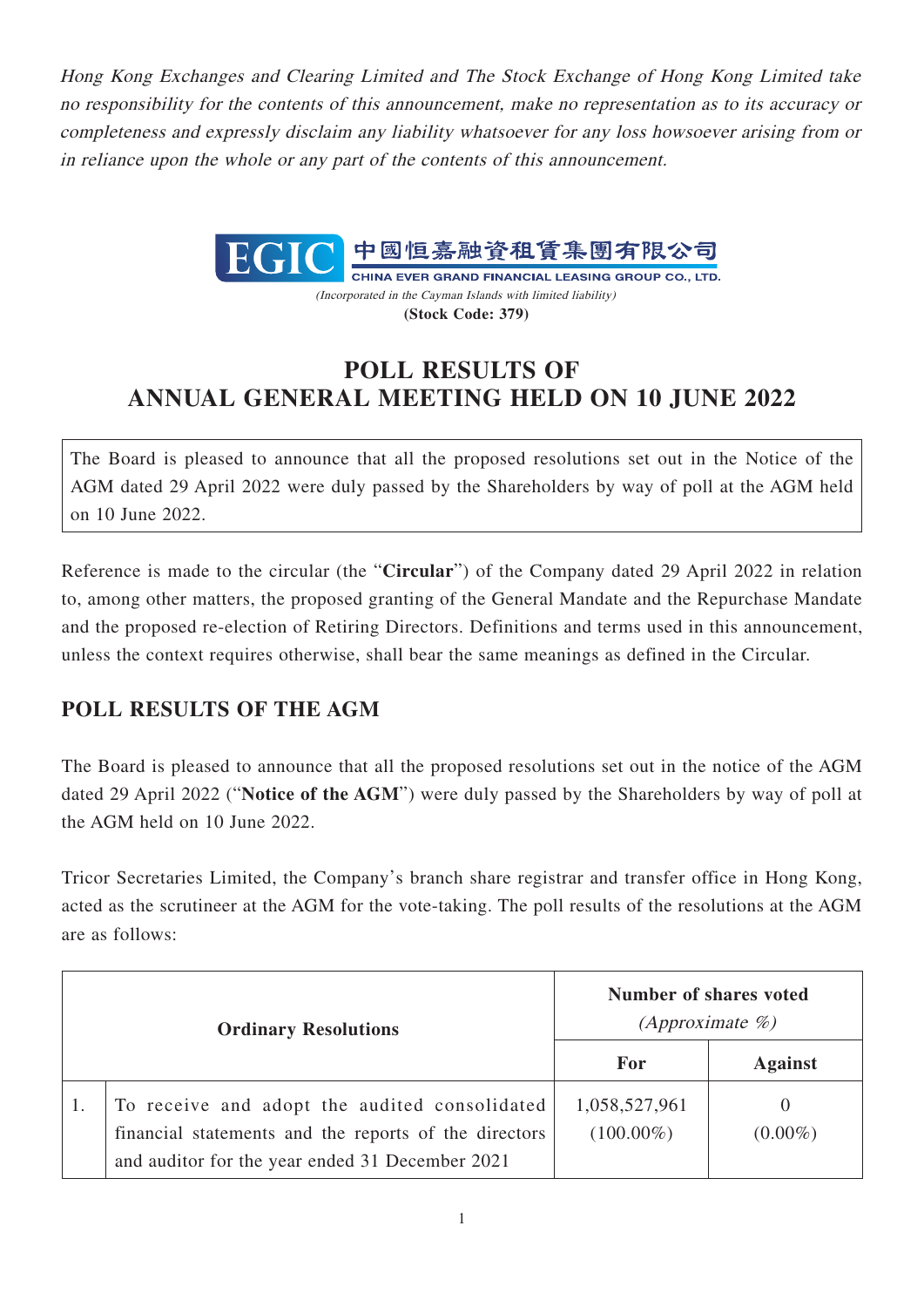| <b>Ordinary Resolutions</b>                                                                  |                                                                                                                                                       | <b>Number of shares voted</b><br>(Approximate $\%$ ) |                                |  |  |
|----------------------------------------------------------------------------------------------|-------------------------------------------------------------------------------------------------------------------------------------------------------|------------------------------------------------------|--------------------------------|--|--|
|                                                                                              |                                                                                                                                                       | For                                                  | <b>Against</b>                 |  |  |
| 2.                                                                                           | To re-elect Mr. Wong Lik Ping as an executive<br>(a)<br>director                                                                                      | 1,058,527,961<br>$(100.00\%)$                        | $\boldsymbol{0}$<br>$(0.00\%)$ |  |  |
|                                                                                              | To re-elect Mr. Qiao Weibing as an executive<br>(b)<br>director                                                                                       | 1,058,527,961<br>$(100.00\%)$                        | $\overline{0}$<br>$(0.00\%)$   |  |  |
|                                                                                              | To re-elect Mr. Lai Ka Fai as an executive<br>(c)<br>director                                                                                         | 1,058,527,961<br>$(100.00\%)$                        | $\overline{0}$<br>$(0.00\%)$   |  |  |
|                                                                                              | (d)<br>To re-elect Mr. Ho Hin Yip as an independent<br>non-executive director                                                                         | 1,058,527,961<br>$(100.00\%)$                        | $\theta$<br>$(0.00\%)$         |  |  |
|                                                                                              | To re-elect Mr. U Keng Tin as an independent<br>(e)<br>non-executive director                                                                         | 1,058,527,961<br>$(100.00\%)$                        | $\overline{0}$<br>$(0.00\%)$   |  |  |
|                                                                                              | (f)<br>To re-elect Mr. Lo Tsun Yu as an independent<br>non-executive director                                                                         | 1,058,527,961<br>$(100.00\%)$                        | $\overline{0}$<br>$(0.00\%)$   |  |  |
|                                                                                              | To authorise the Board to fix the Directors'<br>(g)<br>remuneration                                                                                   | 1,058,527,961<br>$(100.00\%)$                        | $\overline{0}$<br>$(0.00\%)$   |  |  |
| 3.                                                                                           | To re-appoint BDO Limited as the Company's auditor<br>and authorise the Board to fix their remuneration                                               | 1,058,527,961<br>$(100.00\%)$                        | $\theta$<br>$(0.00\%)$         |  |  |
| 4.                                                                                           | To grant a general mandate to the Directors to<br>issue, allot and otherwise deal with the Company's<br>securities                                    | 701,084,961<br>$(66.23\%)$                           | 357,443,000<br>(33.77%)        |  |  |
| 5.                                                                                           | To grant a general mandate to the Directors to<br>repurchase the Company's Shares                                                                     | 701,084,961<br>$(66.23\%)$                           | 357,443,000<br>(33.77%)        |  |  |
| 6.                                                                                           | To extend the mandate granted under resolution no. 4<br>by including the number of shares repurchased by the<br>Company stated under resolution no. 5 | 701,084,961<br>$(66.23\%)$                           | 357,443,000<br>(33.77%)        |  |  |
| As more than 50% of the votes were cast in favour of the proposed resolutions, all the above |                                                                                                                                                       |                                                      |                                |  |  |

**As more than 50% of the votes were cast in favour of the proposed resolutions, all the above resolutions were duly passed as ordinary resolutions.**